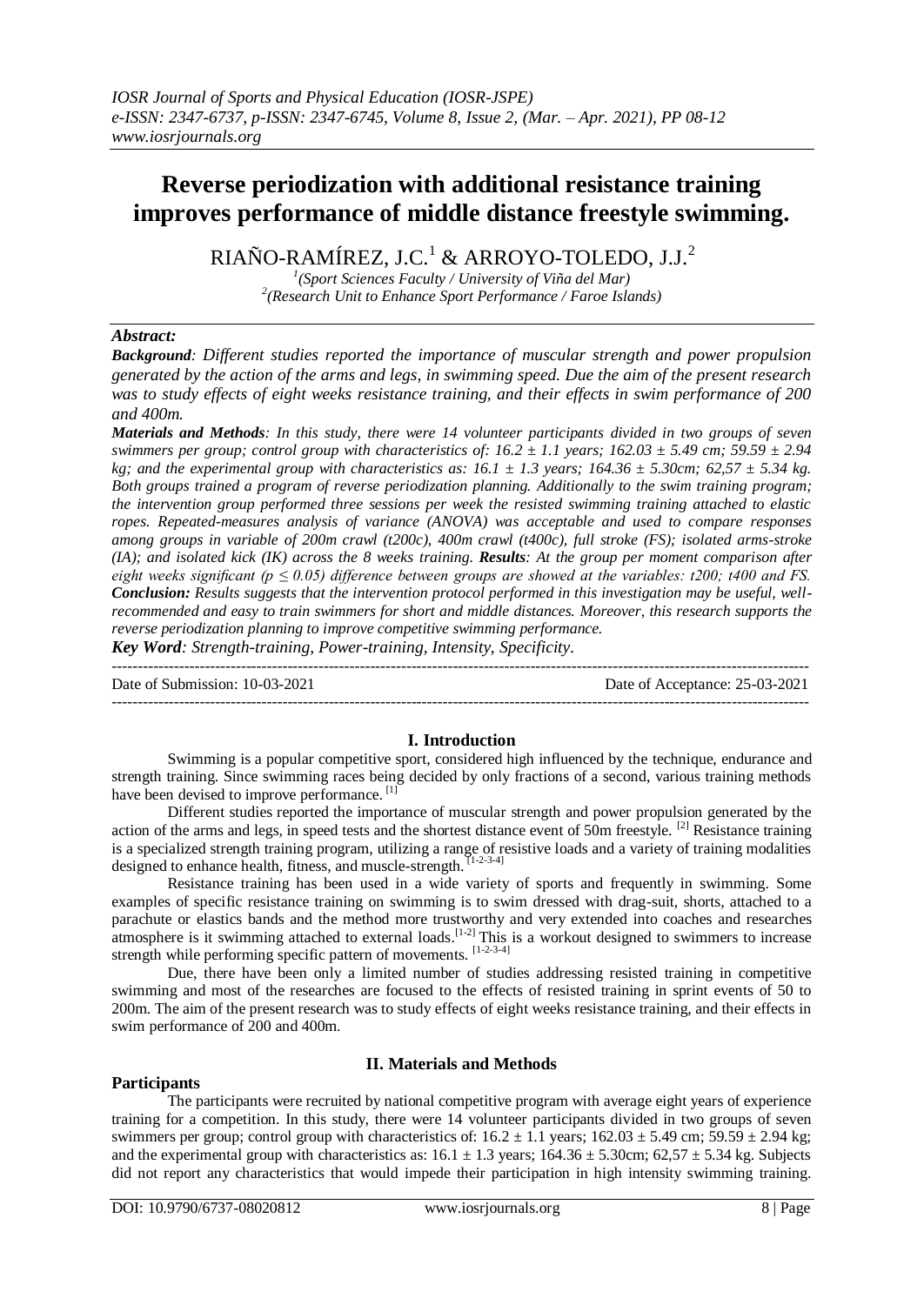Each participant and his parents were informed about the porpoise of the study and possible risks before start the investigation and signed an informed consent document approved by Viña del Mar University's ethics research committee. All procedures were in accordance with the Declaration of Helsinki.

### **Procedure**

The test application order for data compilation (Pre and Post) followed the order of: a) Test of specific swimming resisted training. b) Rest and recovery day (> 24 hours). c) Swimming test in official competition pool to obtain swimming performance variables. All subjects performed familiarization testing with the various tests and assessment tools one week before the first test. Before application tests a standard warm-up was performed before each test session; this included: 800m free swimming followed by 4 x 50m high intensity training and 200m recovery of low intensity training.

Both groups trained identical program of swimming in terms of volume and intensity. The control group (CG) did perform solely swimming training. The experimental group (RT) includes into their practice a designed plan of swim resisted training. This research lasted eight weeks. Assessments were made at baseline (Pre) and post-tests (Post) after eight weeks of treatment.

## **Data collection**

#### a) Resisted Swimming

In each application of the tests all swimmers performed a standard (aforementioned) warmup. To obtain the variables of resisted swim training was required a dynamometer (PCE-CS 5000N. Stuttgart, Germany). The test´s protocol follows the next procedure previously described by Arellano et al. (2011). Each participant used a belt connected to the dynamometer by non-elastic cable, the swimmer should start into the pool in a supine position, without any force applied to the wall they should swim 10 seconds maximum effort, participants resting in passive form (>4 minutes) between each repetition. To this test where obtained the variables of full-stroke resisted swim (FS); isolated arms-stroke (IA); and isolated kick (IK).

#### b) Day off of complete recovery.

#### c) Swimming Performance.

After a standard warmup; Participants take a rest period of 30 minutes to dress a competition suit before the swim tests. The test consisted in a maximal 200 and 400m front crawl with official block-start, performed in an indoor 50m swimming pool. Data times of 200m crawl (t200c) and 400m crawl (t400c), were recorded with a Colorado Timing System (Loveland, CO, USA) consisting in Infinity Start System INFSSM; Aqua grip touchpad (188.5 x 90 cm) TP188.5G and System 6 timing Console SYS6, and data was imported to a personal laptop with the Meet-Manager program of competition.

### **Training and assessment protocols**

Both groups trained a program of reverse periodization planning.  $[2-6-7-8]$  The program began on the development of specific race pace training, three practices at week high-intensity interval training (HIIT) each one interspersed by a recovery day with practice of Low Intensity training (LIT) with a total of six practices of week for a period of three weeks. The second mesocycle (Three weeks) consisted in one practice of specific race pace training to hold the stimuli of the previous mesocycle; plus two practices of aerobic moderated intensity training (MIT) and three practices of LIT. The last mesocycle or taper consisted in two week of active recovery where the volume of training was reduced 40% holding one day practice of MIT; two days practice of HIIT and three days practice of LIT for a period of two weeks.

Additionally to the swim training program; the intervention group performed three sessions per week the resisted swimming training attached to elastic ropes<sup>[1]</sup> (StrechCordz Gürtel Slider, S11875YL. Stuttgart, Germany) 10 meters length with an elastic capacity to extend up to 25 meters, although for the intervention, the training was programmed to extend the resistance only to 20 meters; i.e. 6 x 20-m with  $3 \sim 4$  minutes break pre practice one day crawling full stroke; one day isolated arms stroke; and one day isolated kick; twenty four sessions for the total of the eight weeks treatment; example of procedures for data collection and training are exhibit in the figure 1. The assessments to data compilation where applied at the week prior to start the treatment (Pre) and at the ninth week (Post); the week just after ending the training protocol.

### **Statistical analysis**

All statistical variables were processed using the SPSS statistical package v. 20.0 (SPSS, Inc. Chicago, IL, USA). The Shapiro-Wilk's test checked normality and Levene's test was used to analyze the homogeneity of variances for 200m crawl (t200c), 400m crawl (t400c), full stroke (FS); isolated arms-stroke (IA); and isolated kick (IK). All variables presented normal distribution and homoscedasticity ( $p < 0.05$ ). Then Student's t-tests were used to identify pre to post differences within group, reverse periodization (RP) as control group and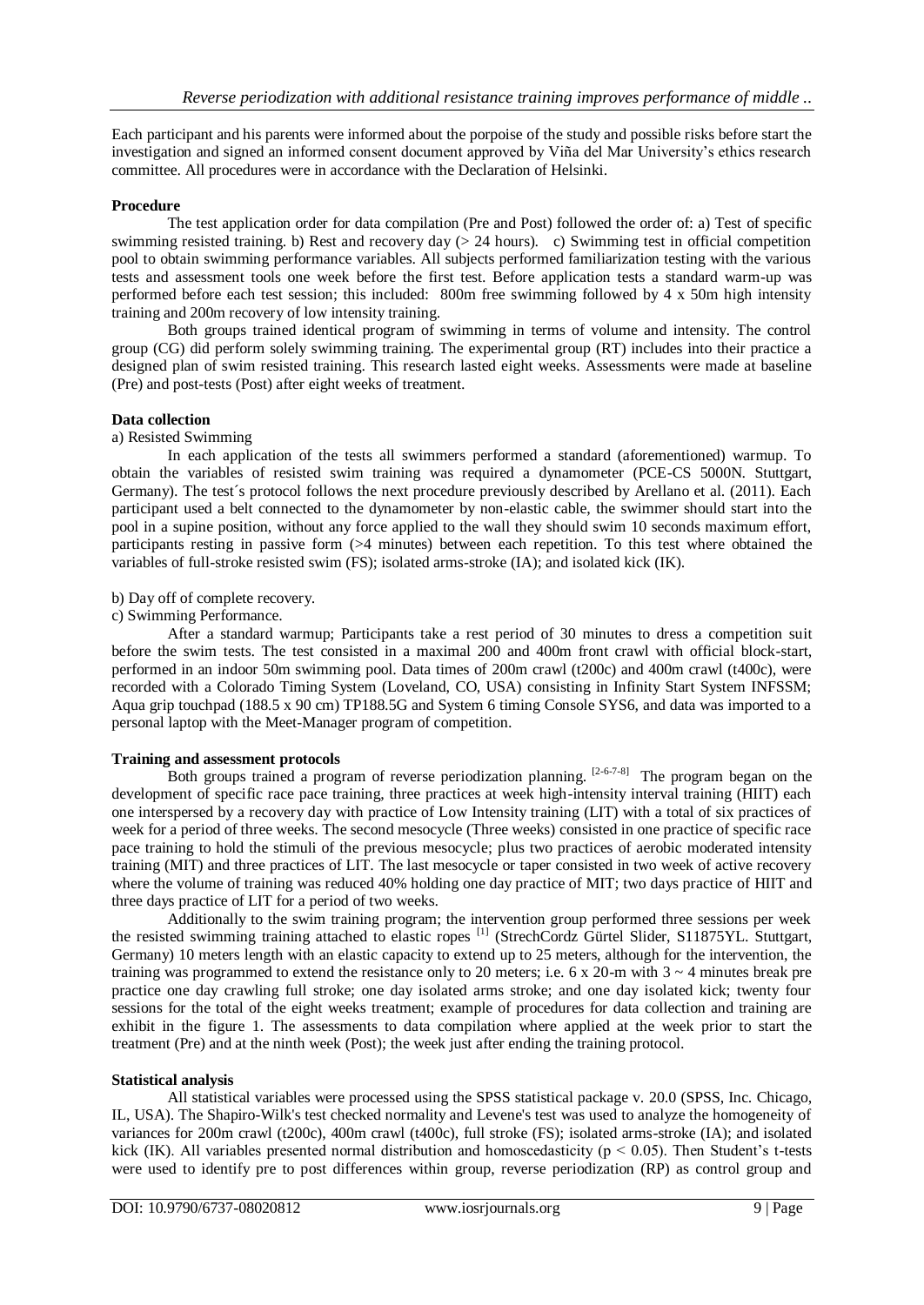reverse periodization with additional resisted training (RP<sup>ART</sup>) as well intervention group. Therefore the use of 2 x 2 repeated-measures analyses of variance (ANOVA) was acceptable and used to compare responses among groups in each variable across the 8 weeks. Pre to post differences were described as percentage differences and presented in Table 1. The effect size Cohen's *d*.<sup>[5]</sup> was calculated for all variables between pre and post-testing. The thresholds for small, moderate, and large effects were set as: 0.20, 0.50, and 0.80, respectively (Cohen 1988). An alpha of  $p \le 0.05$  was accepted for statistical significance.



## **III. Results**

After eight weeks training, both groups show significant within changes ( $p \le 0.05$ ) at the variables t200; t400 and FS. At the group per moment comparison after eight weeks significant ( $p \le 0.05$ ) difference between groups are showed at the variables: t200; t400 and FS.

| <b>Variable</b>     | Groups     | Pre                | Post                 | $\Delta\%$ | a    |
|---------------------|------------|--------------------|----------------------|------------|------|
| t200c (seconds)     | <b>RP</b>  | $147.73 \pm 07.88$ | $144.78 + 07.11*$    | 2.68       | 0.22 |
|                     | $RP^{ART}$ | $140.58 \pm 03.64$ | $133.13 \pm 04.35^*$ | $5.59**$   | 0.29 |
| t400c (seconds)     | <b>RP</b>  | $304.61 + 20.26$   | $300.13 \pm 19.08^*$ | 1.49       | 0.78 |
|                     | $RP^{ART}$ | $290.14 \pm 07.59$ | $273.66 \pm 07.20*$  | $6.02**$   | 0.71 |
| <b>FS</b> (Newtons) | <b>RP</b>  | $130.28 + 30.18$   | $142.00 + 25.76*$    | 8.99       | 0.32 |
|                     | $RP^{ART}$ | $148.14 \pm 29.46$ | $181.57 \pm 29.43*$  | $22.56**$  | 0.85 |
| IA (Newtons)        | <b>RP</b>  | $101.57 + 29.25$   | $107.43 + 21.71$     | 5.76       | 0.14 |
|                     | $RP^{ART}$ | $108.57 \pm 31.47$ | $131.29 \pm 39.03$   | 20.92      | 0.80 |
| <b>IK (Newtons)</b> | <b>RP</b>  | $52.29 \pm 09.92$  | $57.86 \pm 11.82$    | 10.65      | 0.54 |
|                     | $RP^{ART}$ | $64.57 \pm 13.66$  | $76.14 \pm 19.62$    | 17.91      | 0.39 |

**Table 1. Summary of eight weeks assessments.**

The values were expressed by mean  $\pm$  standard error of the mean; t200c = 200m crawl; t400c = 400m crawl; FS  $=$  full stroke; IA  $=$  isolated arms-stroke; IK  $=$  isolated kick; RP  $=$  reverse periodization; RP<sup>ART</sup>  $=$  reverse periodization with additional resisted training; Pre = baseline evaluation; Post = evaluation after eight weeks of training. \* = Significant statistical difference within-group relation Pre-Post; ∆% = differences Pre-Post in percentage;  $**$  = significant statistical difference between groups after eight weeks of training.  $d =$  effect sizes. Significance level was accepted at *p ≤ 0.05*.

Both groups showed tending large effect size at the variable of t400c; for the control group the effect size is slightly higher *(dCohen = 0.78)* than values observed for the experimental group *(dCohen = 0.71)*. Large effect size were observed for the experimental group at the variable FS *dCohen = 0.85)* and IA *(dCohen = 0.80).*at the IK effect size were superior for the control group with moderate *(dCohen = 0.54)* above tending moderate effect size *(dCohen = 0.39)* for the experimental group*.* The rest of values don't change significantly (Table 1).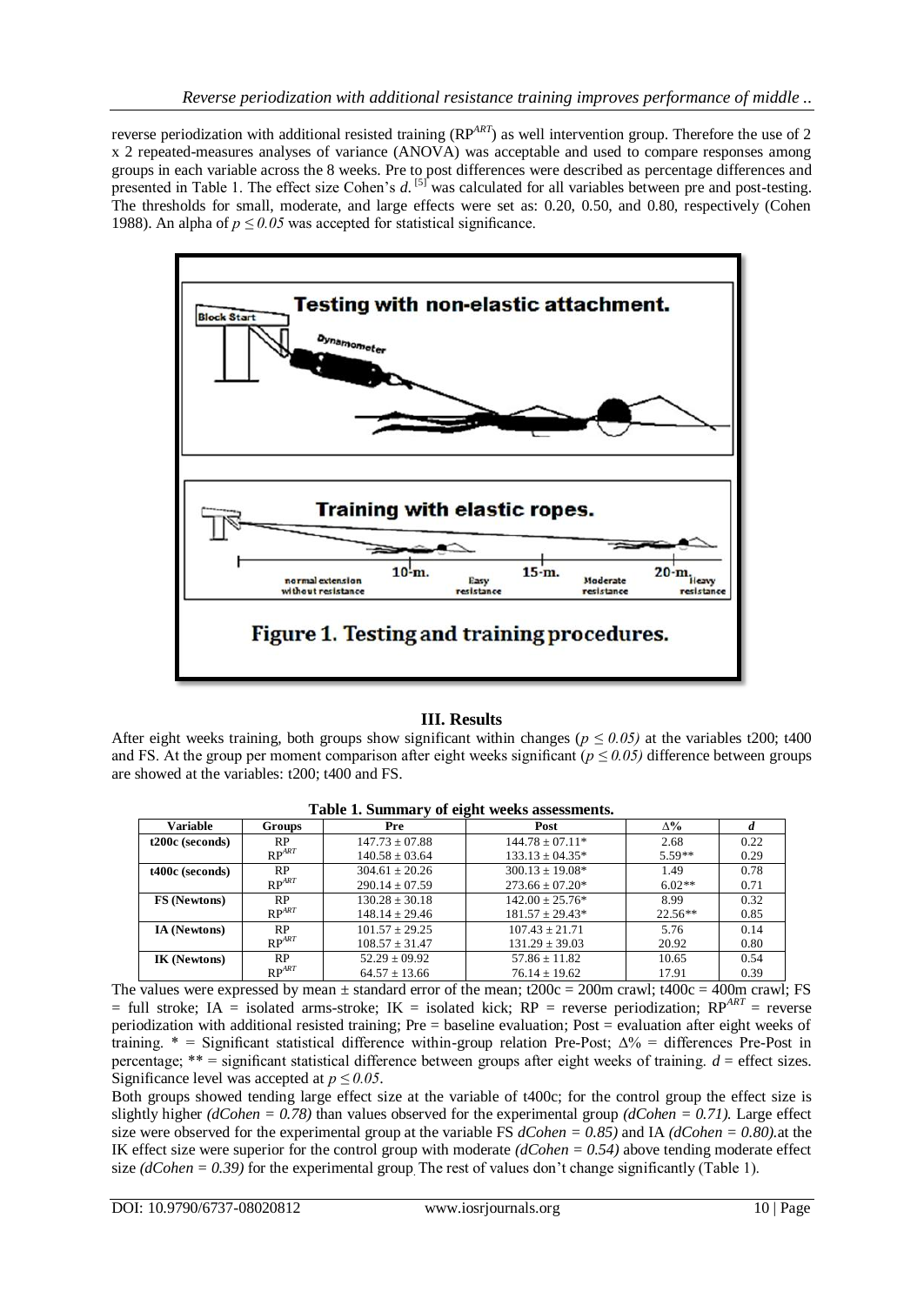#### **IV. Discussion**

This research aimed to examine changes in swimming performance and specific strength effects of eight weeks resistance training. The very close effect size after eight weeks training at the variables of t200c and t400c, show how reverse periodization is a good planning to prepare swimmers for short and middle distance events; and where the significant differences among groups is the logic result of the free variable, in this case the resistance training. This suggests that the intervention protocol performed in this investigation may be useful, well-recommended and easy to train swimmers for short and middle distances.

In case of the control group, the results for t200c and t400c, confirms the efficacy of the reverse periodization planning to prepare competitive swimmers; and that has shown superiority to improve competitive performance, and to increase the levels of strength and oxygen consumption associated with athletic performance when compared to traditional  $[2-6-8]$  or block periodization.  $[2-7-8]$ 

The specific strength for the variables related to resisted training for both groups show different tendencies; in case of the control RP group FS improved 8.9%; IA was the lower change with 5.7% and the highest improvements take place in IK with 10.6%. On the other side for RP<sup>ART</sup> the highest improvements where for the variable of FS with 22.5%; followed for the improvements in IA with 20.9% and the lower improvements were for IK with 10.6%. this different trends would be attributed in case of the experimental group to the performed program where each week the first resisted training practice was set at the beginning of the week and the second resisted training was for to train IA with last practice at the end of the week for the IK resisted training; and where it is observed that the improvements of greater change were elicited for the fullstroke stimulation, carried out every week after a complete physical recovery from the day off; while the stimulation for isolated kick was performed within this protocol at the end of the week when an accumulation of fatigue was already observed.  $[9-10]$ 

Perhaps, the most significant benefit of resisted training could be the appropriate training at highintensity anaerobic zone, with sufficient recovery which allows for maintaining high-intensity workouts without overstressing the musculoskeletal system; which reflects in positive adaptations in anaerobic power values. [11] Maglischo (2011) has evidenced that resisted training is the most recommended way to stimulate fast-twitch muscle fibers related to the generation of muscle strength; the same author explained how these improvements come from the nervous system's adaptations during speed or strength intensive training. Both the transmission from the central nervous system and responses such as a reflex-type level of the spinal cord with an increase of an agonist muscle activation and antagonist muscle relaxation<sup>[12]</sup> this fact may explain the increases in the specific strength for the RP*ART* group.

A crucial effect of resisted training is the high stimulation of one of the major regulators of mitochondrial biogenesis in the muscle, the activated receptor gamma peroxisome proliferator (PGC-1 $\alpha$ ) [13-14] being the essential factor of stimulation to produce the PGC-1α through exercise intensity. [13-15]

Otherwise, it is crucial to note that the specific strength improvements exhibited to our experimental group are higher with  $22.5\%$  improvements, compared to the findings of previous research  $(+10\%)$  where specific strength training was included as treatment  $^{[2]}$  but with a group of swimmers junior ages of 15-18 years old. The differences may be attributed to the profile of the participants in this study; and the exclusive use of the moderate resistance at this research.

This study confirms previous researches where resistance training using tethered swimming with concentric tools  $[16-17]$  or elastic ropes  $[1]$  come-up as one of the most specific swimming training, as it simulates at the swimmers physical environment the stroke mechanics, enabling swimmers to train using in-water exercises with added resistance, while performing any of the 4 basic swim strokes and with relevant results for a middle distances events. Furthermore, this research are very relevant in the current time, where for health reasons related to the viral control of COVID-19 it requires optative spaces for domestic training. Therefore, the authors can widely recommend as optative use of elastic bands for resisted swimming, even when domestic pools do not meet the official standards for 25 and 50m competition.

#### **V. Conclusion**

The results of this research support the organization of reverse periodization in the preparation of swimmers specialist in middle distances. In addition, resistance training with elastic bands can represent an easy-to-use tool with broad benefits for competitive performance and specific strength training.

**Conflict of interest:** The authors reported no conflict of interest.

#### **References**

- [1]. Girold, S. Camels, P. Maurin, D. Milhau, N. and Chatard, J.C. Assisted and resisted sprint training in swimming. J. Strength Cond. Res. 2006; 20 (3) 547-554.
- [2]. Arroyo-Toledo JJ, Clemente-Suárez V, Gonzalez-Rave JM, Ramos D, and Sortwell D. Comparison between traditional and reverse periodization: Swimming performance and specific strength values. Int J Swim Kin. 2013; 2(1):87–96.